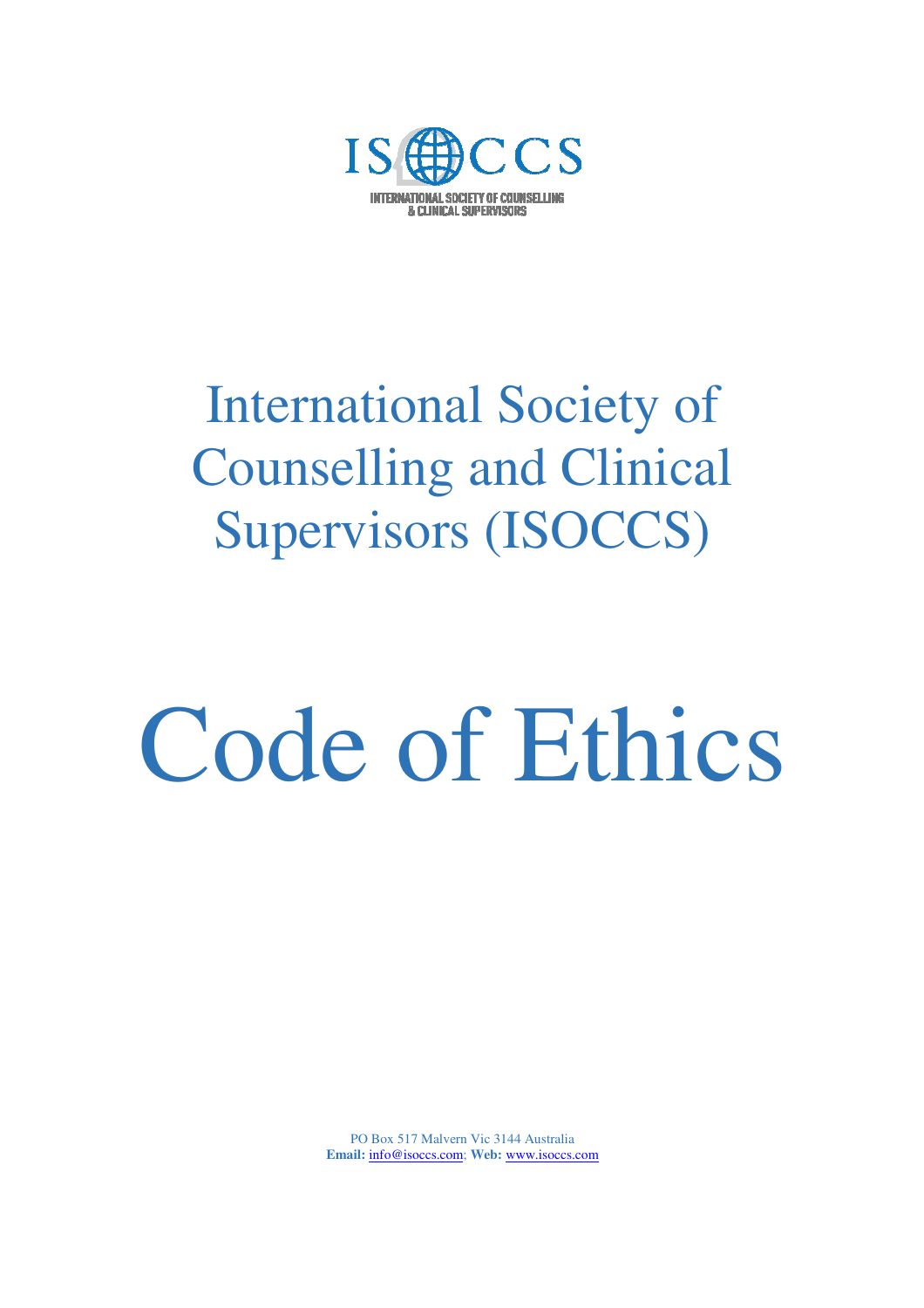| <b>Definitions and</b>      | <b>Supervision'</b> is utilized to describe foundation skills relevant to counselling |
|-----------------------------|---------------------------------------------------------------------------------------|
| <b>Interpretations Used</b> | and/or clinical supervisory relationships that can be adopted in a range of           |
|                             | supervisory relationships provided by professionals of different training and         |
|                             | accreditation background, such as counsellors, psychotherapists, psychiatrists,       |
|                             | psychologists, mental health nurses, social workers, or any other professionals       |
|                             | in the helping profession.                                                            |

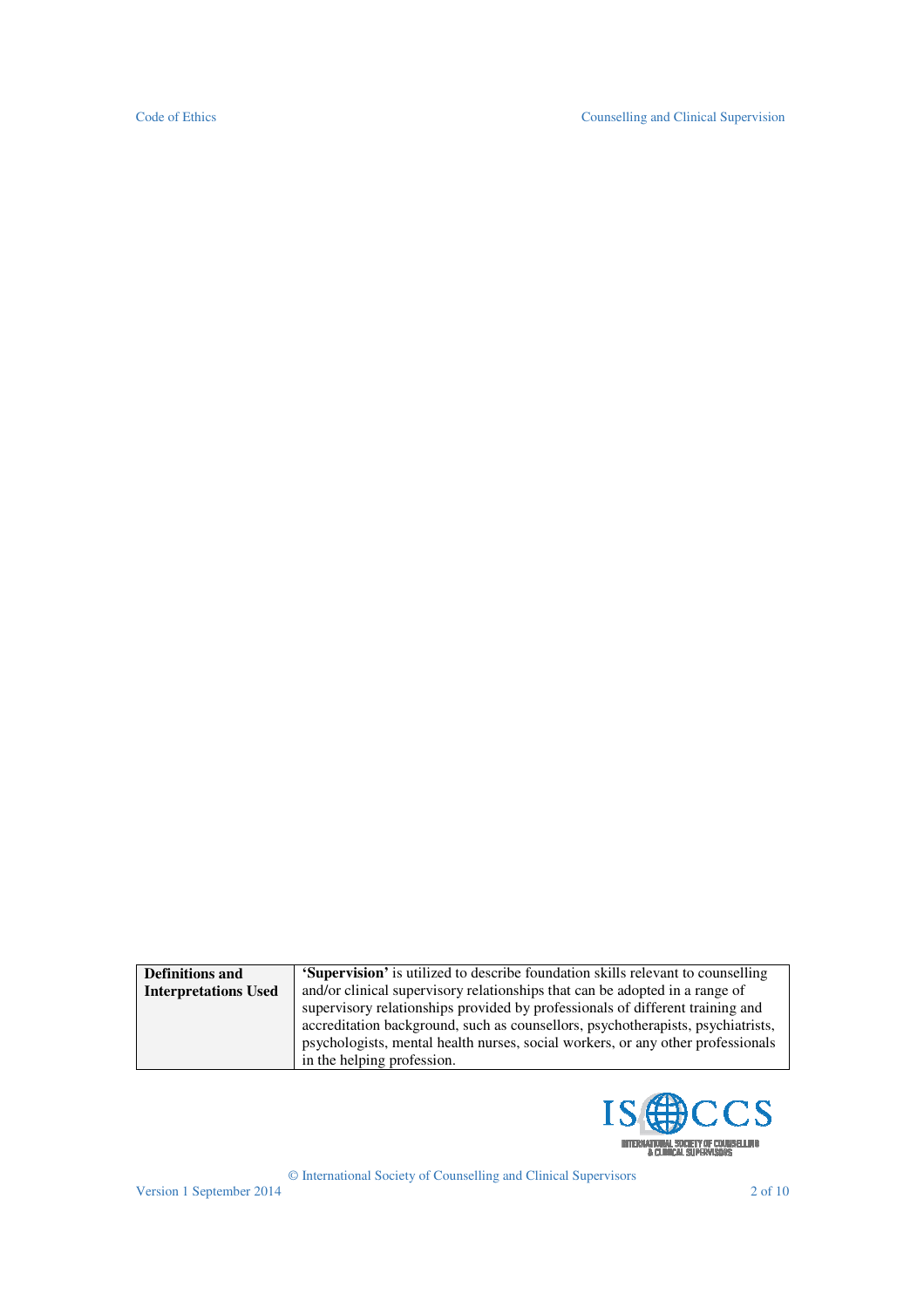The Code of Ethics is an initial guideline for counselling supervisors to aid them in their supervision practice and shall be formally reviewed every year in collaboration with the heads of counselling industry, their members, and by peer supervisors.

## **Client Welfare and Rights**

- **1.** The supervisor shall ensure that supervisees respect the integrity of and promote the welfare of their clients. The supervisor shall ensure that supervisees inform their clients that they are being supervised and that observation and/or recordings of the session may be reviewed by the supervisor if this is part of the supervision process.
- **2.** The supervisor shall ensure that supervisees are aware of client's rights, and as such are protecting client's right to privacy and confidentiality in the counselling/clinical relationship and the information resulting from it, and that their right to privacy and confidentiality will not be violated by the supervisor or the supervisory relationship.
- **3.** Records of counselling/clinical relationship, including interview notes, session notes, electronic storage of these documents, and audio and video tape recordings, are considered to be confidential professional information. The supervisor shall ensure that these materials are used in counselling/clinical research and training and supervision of therapists with the full knowledge of clients and that permission to use these materials is granted by the Organization's counselling/clinical setting offering services to clients. This professional information shall be used for full protection of the client. Written consent from the client (or legal guardian, if a minor) shall be secured prior to the use of such information by the supervisor for instructional, supervisory, and/or research purposes. Policies of the Organization's counselling/clinical setting regarding client record shall also be followed;
- **4.** The supervisor shall adhere to current professional and legal guidelines when conducting research with participants.
- **5.** The supervisor shall make every effort to monitor supervisee's professional actions, and failures to take actions.

# **The Role of the Supervisor**

- 1. Inherent and integral to the role of supervisor:
	- 1.1. Monitoring Client Welfare;
	- 1.2. Encouraging supervisee's compliance with relevant legal, ethical, and professional standards for counselling/clinical practice;
	- 1.3. Monitoring supervisee's counselling/clinical performance and professional development; and
	- 1.4. Evaluating current performance and potential of supervisees for academic screening, selection, placement, employment and registration purposes.
- 2. The supervisor shall have formal training in counselling/clinical supervision at either a non-AQF level of training or that results in an AQF qualification.

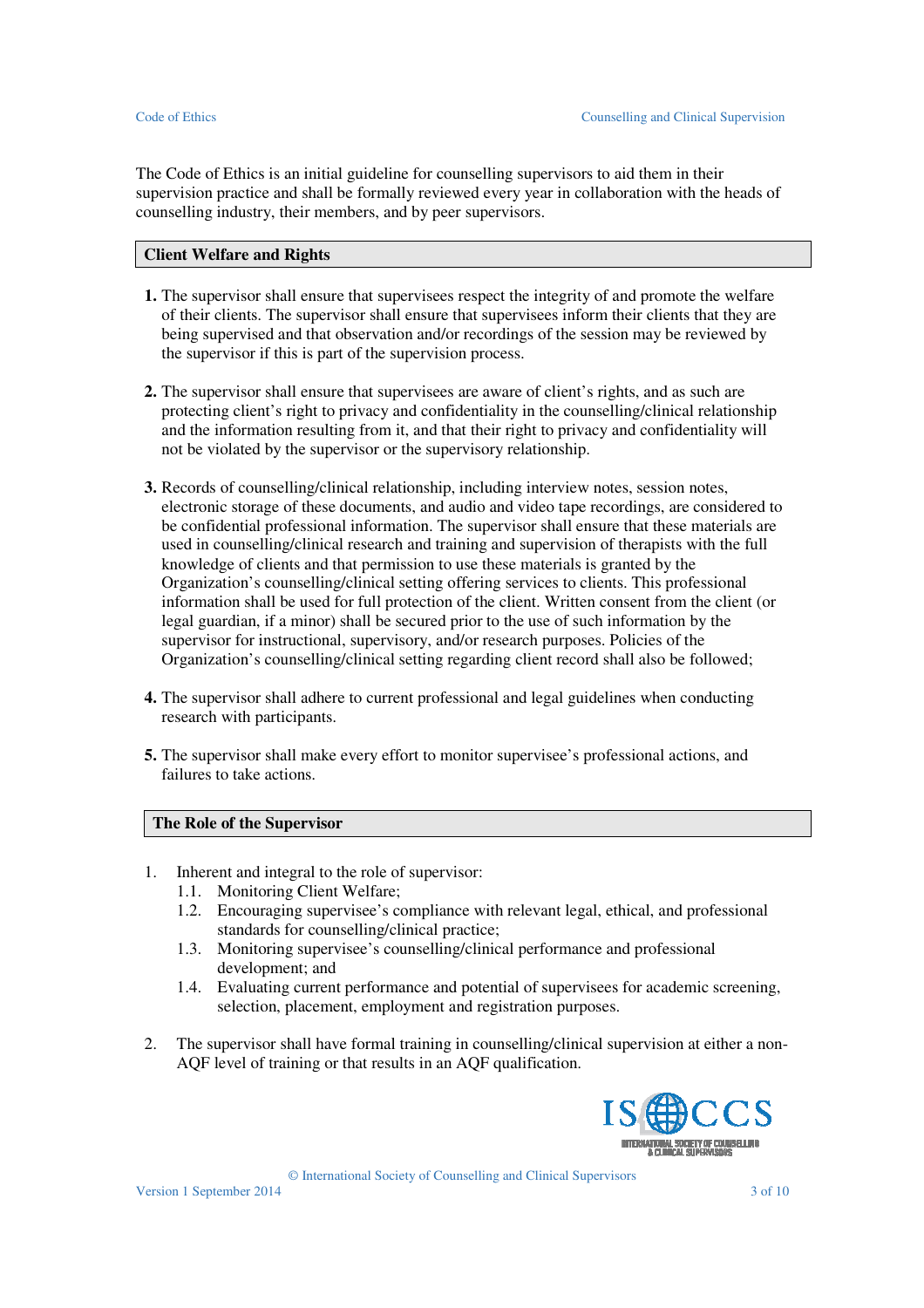- 3. The supervisor shall pursue professional education activities such as advanced courses, seminars and professional conferences in supervision on a regular and ongoing basis. These activities shall include both, counselling, clinical and supervision topic skills.
- 4. The supervisor shall pursue ongoing supervision for their supervision activities.
- 5. The supervisor shall ensure that their supervisees are aware of professional and ethical standards and legal responsibilities of the counselling/clinical profession.
- 6. The supervisors of novices who are members of or seeking membership to a relevant professional body, shall encourage them to adhere to the standards and principles for practice established by the relevant professional body in which they are or seeking membership of, for their practice.
- 7. The supervisor shall establish and communicate to supervisees procedures for contacting the supervisor, or an alternative supervisor, to assist in handling crisis situations.
- 8. The supervisor shall review the supervisee's actual work samples via audio and/or video tape, or live observation in addition to case notes, as a regular part of the supervision process.
- 9. The supervisor shall meet on a regular basis with their supervisees in face-to-face or other modes of supervision, as required by supervisee's relevant workplace and educational and/or professional bodies.
- 10. The supervisor shall provide the supervisee with ongoing feedback on their performance in a variety of forms, both formal and informal, as applicable to the situation, and include both verbal and written evaluations. The feedback shall be formative during the supervisory experience with a qualified therapist, and both formative and summative with a novice. Feedback shall be formative during supervision sessions and summative at the conclusion of the supervision experience.
- 11. A supervisor, who has multiple roles (a teacher and supervisor, etc.) with supervisees, shall carefully communicate to the supervisee about the expectations and responsibilities associated with each role.
- 12. The supervisor shall not participate in any form of sexual contact with supervisee. The supervisor shall not engage in any form of social contact or interaction with supervisee which would compromise the supervisor-supervisee relationship. The supervisor shall avoid dual relationships with supervisee that might impair the supervisor's objectivity and professional judgment and/or shall terminate the supervisory relationship if this arises.
- 13. The supervisor shall not establish a psychotherapeutic relationship with the supervisee as a substitute for supervision. The supervisor shall address supervisee's personal issues in supervision only in terms of the impact of these issues on clients and on professional

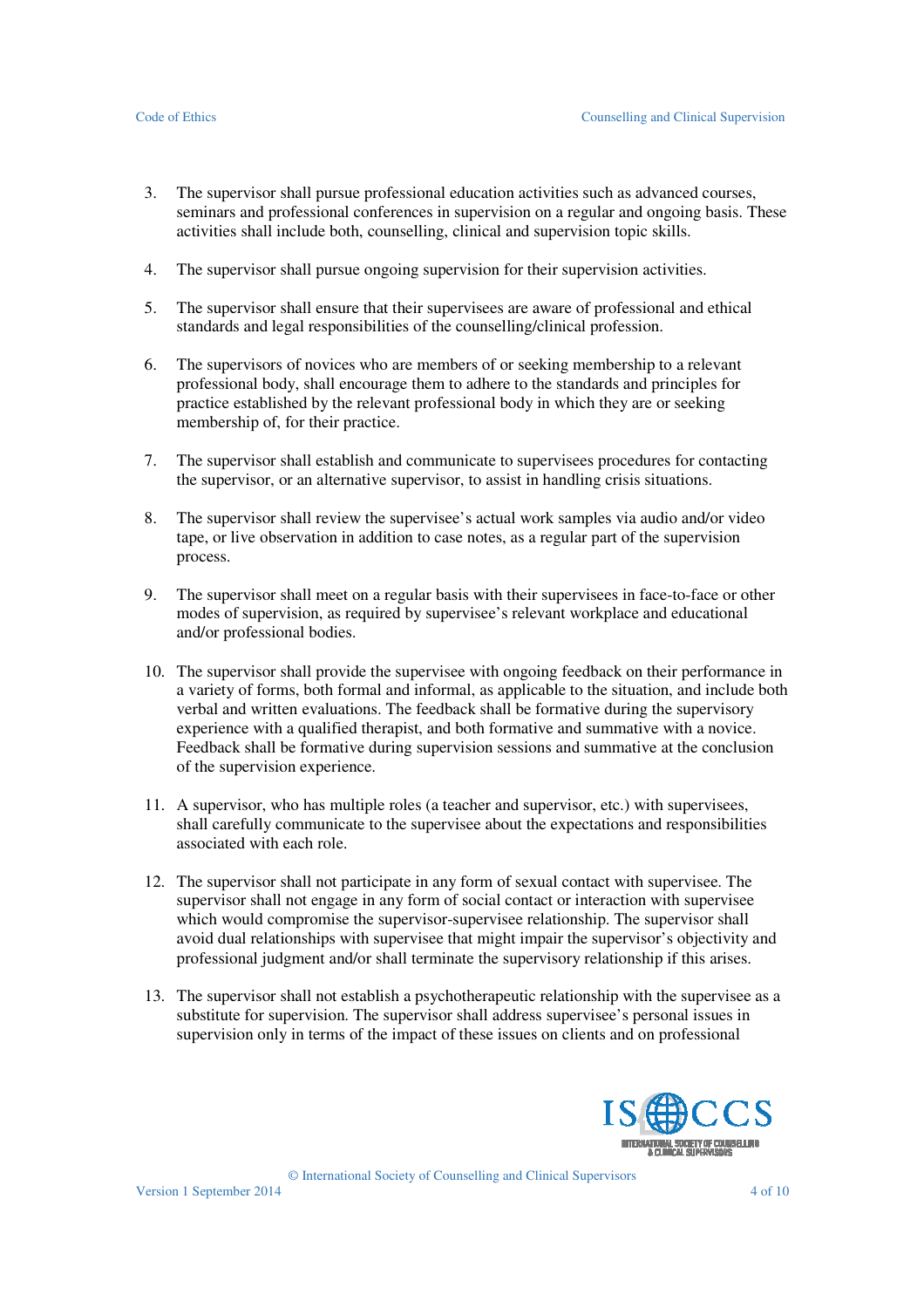functioning. The supervisor shall refer any other supervisee's psychotherapeutic needs to another professional for further exploration.

- 14. The supervisor, through ongoing assessment and evaluation of supervisees, shall be aware of supervisee's any personal or professional limitations which are likely to impede future professional performance. The supervisor shall recommend to those supervisees who are unable to provide competent professional services a remedial assistance and of screening from the profession and/or training program, Organization's counselling/clinical setting, or relevant professional bodies. The supervisor shall clearly and professionally communicate in writing their recommendations to supervisees who are so evaluated.
- 15. The supervisor shall not endorse a supervisee for certification, membership to a relevant professional body, completion of an academic training program, or continued employment if the supervisor believes that the supervisee is impaired in any way that would interfere with the performance of counselling/clinical duties. The presence of any such impairment shall begin a process of feedback and remediation wherever possible so that the supervisee understands the nature of the impairment and has the opportunity to remedy the problem and continue with their professional development.
- 16. The supervisor shall incorporate the principles of: informed consent and participation; clarity of requirements, expectations, roles, and rules; and due process and appeal into the establishment of policies and procedures of their institutions, program, courses, relevant professional bodies and individual supervisory relationships. The supervisor shall establish mechanisms for due process appeal of individual supervisory actions and shall make it available to all supervisees.

### **The Role of the Supervisor in Program Administration**

- 1. The supervisor shall ensure that the programs conducted and experiences provided are in keeping with current guidelines of relevant professional bodies and their divisions.
- 2. The supervisor shall teach courses and or supervise counselling/clinical work only in areas where they are fully competent and experienced. This means that their skill sets are equivalent or higher than those they teach or supervise.
- 3. The supervisor shall be an active participant in individual, group, and/or peer review and peer supervision procedures, to achieve the highest quality of training and supervision.
- 4. The supervisor shall provide experiences that integrate theoretical knowledge with practical application. Supervisors shall also provide opportunities in which supervisees are able to apply the knowledge they have learned and understand the rational for the skills communicated by supervisor, which reflect current practice, research findings, and available resources.
- 5. The supervisor shall communicate to the novice supervisee the professional competencies, specific courses, and/or required experience expected of them in writing, prior to the

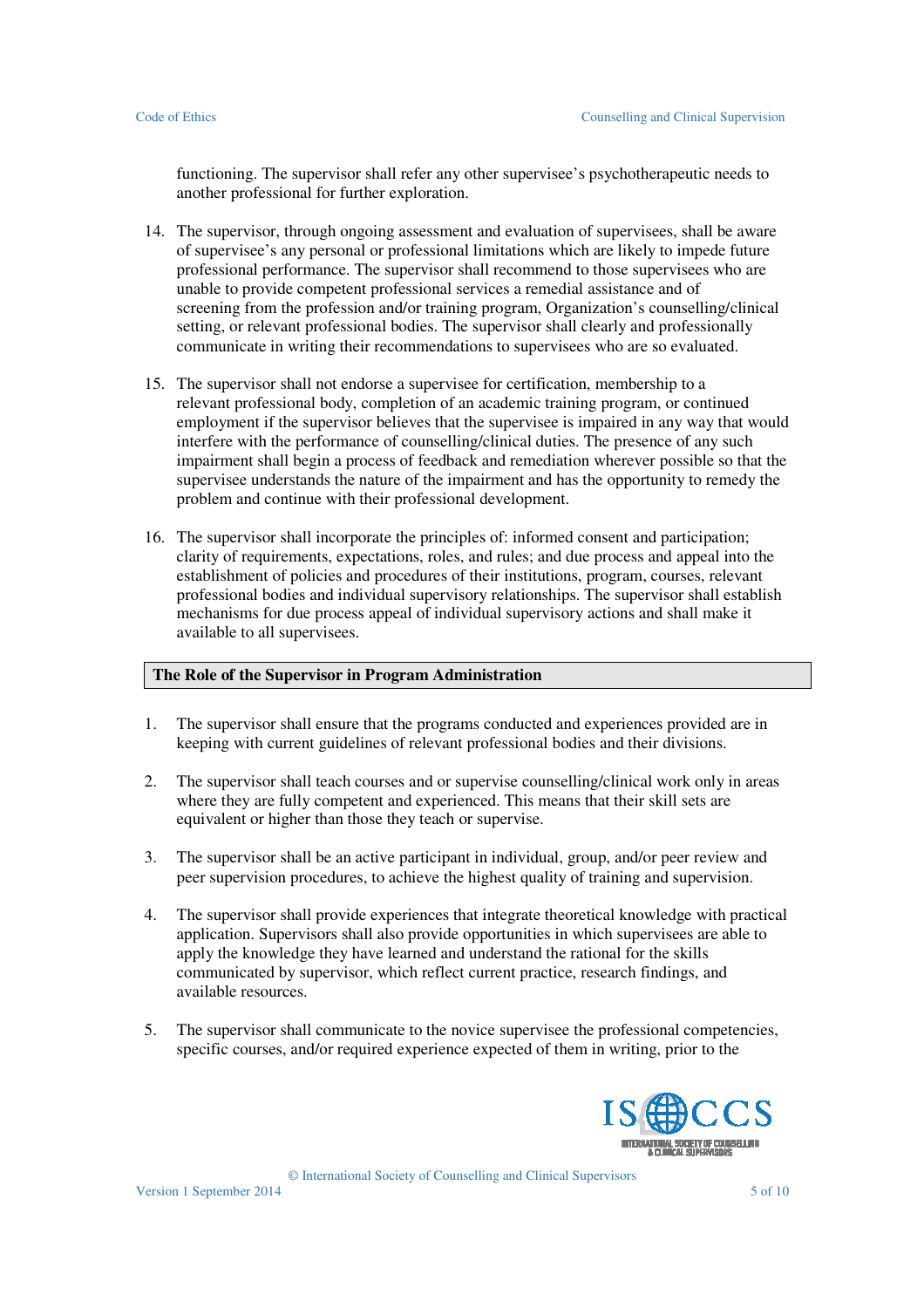admission to the training program or placement by the Organization's counselling/clinical setting, in a timely manner.

- 6. The supervisor shall communicate to a qualified supervisee the professional competencies/qualifications, specific course, professional development activities and/or required experiences expected of them in their continued employment, in writing prior to and throughout supervision, in a timely manner.
- 7. The supervisor shall accept only those persons as novice supervisees who meet identified entry level requirements for admission to a program of counsellor/clinical training or for placement in an Organization's counselling/clinical setting.
- 8. The supervisor shall accept only those persons as supervisees who are qualified and registered with a relevant professional body and completed all necessary prerequisites as determined by the relevant professional body.
- 9. The supervisor shall inform supervisees of the goals, policies and procedures, theoretical orientations toward counselling/clinical work, training, and supervision model or approach on which the supervision is based.
- 10. The supervisor shall encourage and assist the supervisee to define their own theoretical orientation toward counselling/clinical work to establish supervision goals for themselves and to monitor and evaluate their progress toward meeting these goals.
- 11. The supervisor shall assess supervisee's skills and experience in order to establish standards for competent professional behaviour. The supervisor shall restrict supervisee's activities to those that are commensurate with their current level of skills and experience.
- 12. The supervisor shall obtain and/or approve practical and fieldwork sites that meet the minimum standards for preparing students to become effective therapists. The supervisor shall not approve practicum or field work setting unless it truly replicates a counselling/clinical work setting.
- 13. The supervisor shall limit practicum and fieldwork classes in size according to established professional standards to ensure that each student has ample opportunity for individual supervision and feedback. The supervisor in Organization's counselling/clinical settings shall have an appropriate number of supervisees to ensure best practice.
- 14. The supervisor in education settings shall establish and communicate specific policies and procedures regarding field placement of students. There shall be a clear differentiation of the respective roles of student supervisee, the university supervisor, and the field supervisor, in areas such as evaluation, requirements and confidentiality.
- 15. The supervisor in training programs shall regularly communicate with supervisors in agencies used as practicum and/or fieldwork sites regarding current professional practices, expectations of students, and preferred models and modalities in supervision.

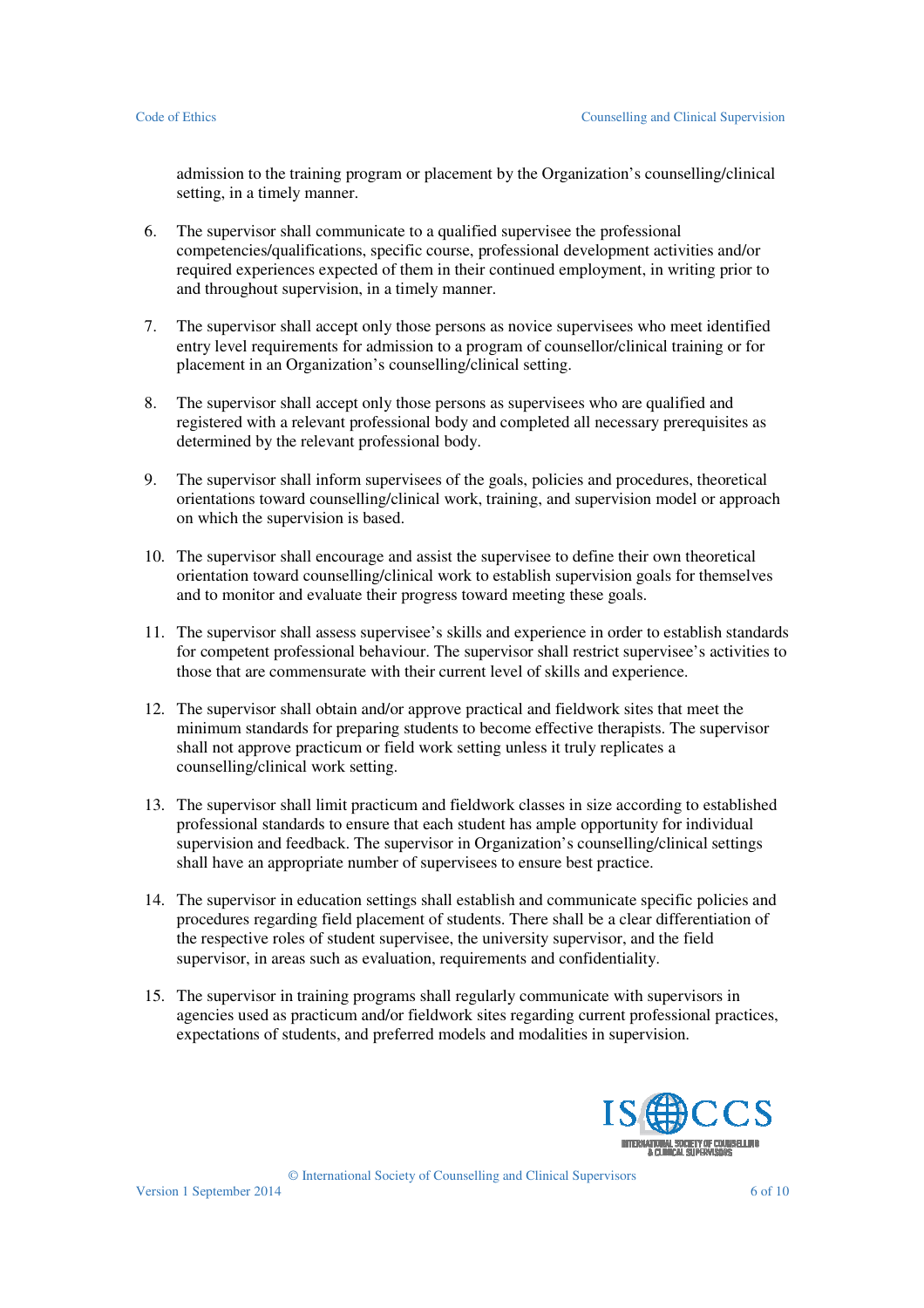- 16. The supervisor at an educational setting shall establish clear lines of communication between themselves, the field supervisors, and the student supervisees.
- 17. The supervisor shall establish and communicate to supervisees and field supervisors' specific procedures regarding consultation, performance review, and evaluation of supervisees.
- 18. Evaluation of supervisee performance in educational settings and in Organization's counselling/clinical settings shall be available to supervisees in ways consistent with the Australian Privacy Act.
- 19. The supervisor who conducts training that focus primarily on self-understanding and problem resolution (e.g. personal growth groups or individual counselling) shall not serve simultaneously as a supervisor of supervisees involved in the training.
- 20. The supervisor may recommend participation in activities such as personal growth groups or personal counselling when the supervisor has determined that a supervisee has deficits in the areas of self-understanding and problem resolution which impede supervisee's professional functioning. The supervisor shall not be the direct provider of these activities for the supervisee.
- 21. The supervisor shall, when a training program conducts a personal growth or counselling/ clinical experiences involving relatively intimate self-disclosure, eliminate or minimize potential role conflicts for faculty and/or agency supervisors who may conduct these experiences and who also serve as teachers, group leaders, and clinical directors.
- 22. The supervisor shall use the following prioritized sequence in resolving conflict between the needs of the client, the needs of the supervisee, and the needs of the program or agency. Where laws and ethical standards are not present or are unclear, the supervisor shall consider relevant legal and ethical standards (e.g. duty to warn, state child abuse laws, et,) and exercise good judgment guided by the following list:
	- 22.1. Client Welfare;
	- 22.2. Supervisee Welfare;
	- 22.3. Supervisor Welfare; and
	- 22.4. Program and/or agency service and administrative needs.

## **The Role of the Supervisor When Using Technology in Supervision**

- 23. The supervisor will apply the same definition of supervision and its processes regardless if supervision is provided face-to-face or by other methods using technology, in all disciplines and modalities.
- 24. The supervisor will ensure that the Informed Consent (during contracting) will include:
	- 24.1. The method of delivery and the mode of communication
	- 24.2. Steps for technological glitches,
	- 24.3. Boundaries relating to scheduling sessions and immediate availability,
	- 24.4. Record keeping, methods, storage, ownership, and disposal,

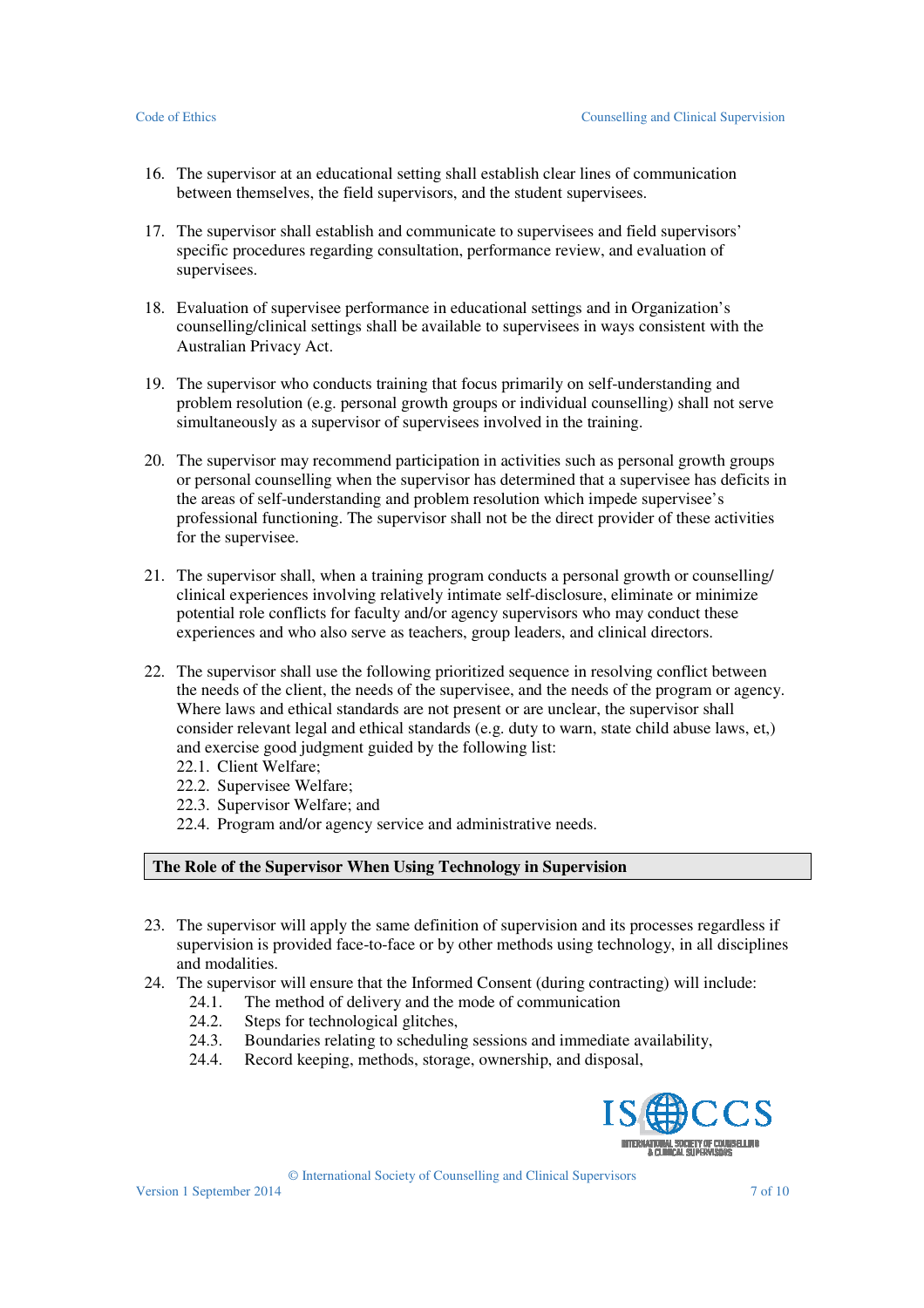- 24.5. How misunderstandings will be negotiated,
- 24.6. Clear rules and sanctions for group supervision,
- 24.7. The method of authentication of the identity of both supervisor-supervisee
- 24.8. Confidentiality. This should include:
	- o Specifics, related to the use of technology, to supervisee's client. The supervisees' clients have the right to know if the details of their case will be discussed with the supervisor via distance using technology.
	- o Encryptions or equivalent levels of security need to be incorporated if communication is transmitted via the internet. If not possible, the lack of encryption and risk of confidentiality should be part of the informed consent process.
	- o Verbatim material data protection issues and issues of confidentiality encryption software should be used to preserve privacy for both client and therapist or anyone else who is directly related to the case,
	- o An awareness of confidentiality issues when using mobile phone or SMS texting for conversation.
- 25. The supervisor will ensure that both supervisee and supervisor have competency and proficiency with technology being used.
- 26. The supervisor will ensure portability, versatility, ease of use and cost effectiveness of technology used.
- 27. The supervisor will ensure to have liability (malpractice) insurance which include coverage when supervision is delivered via technology.

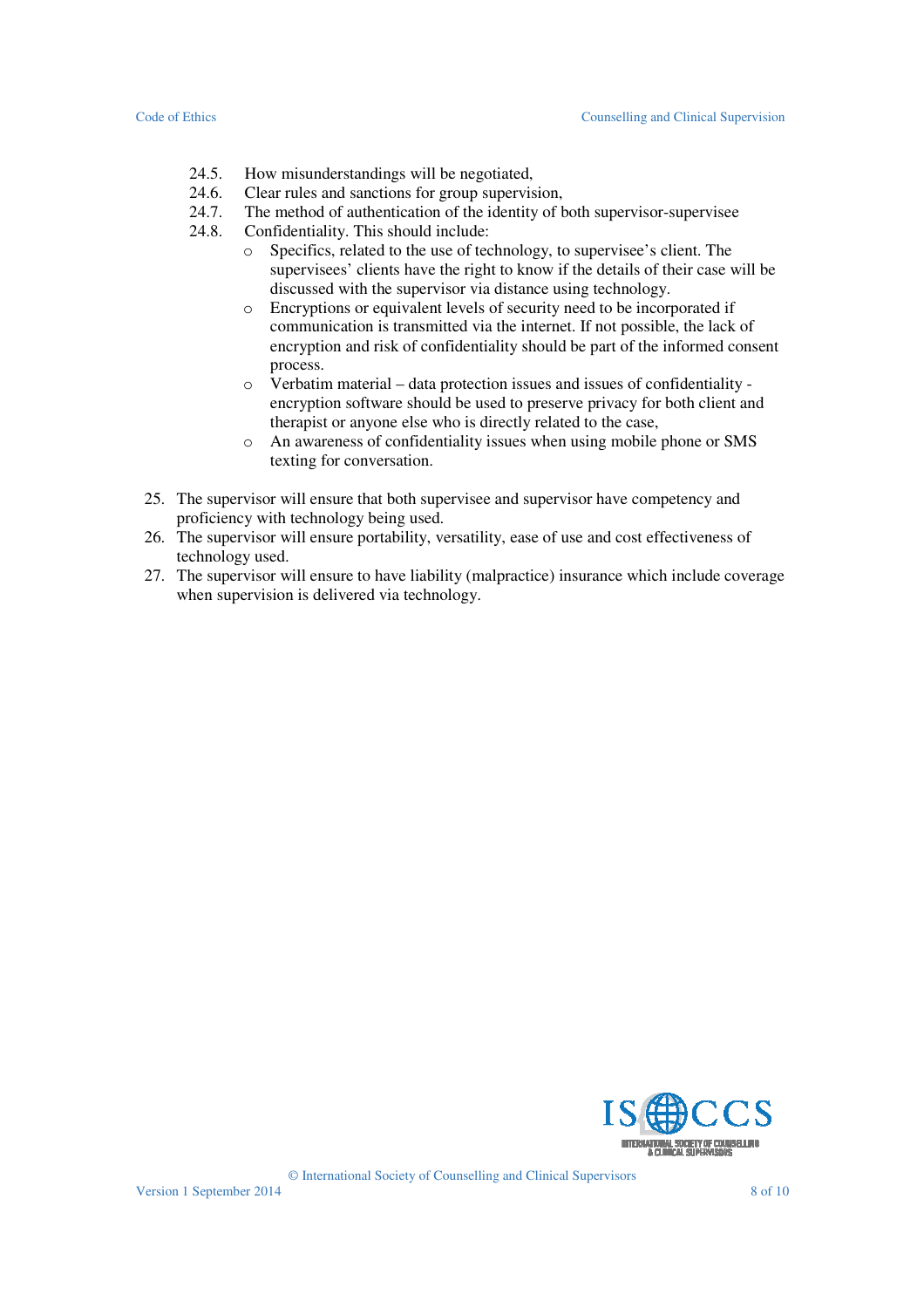### **References:**

Campbell Jane (2000), Becoming an Effective Supervisor; Publisher: Routledge

Feltham & Dryden (2004). Developing Counsellor Supervision - Sage Publications

Henderson Penny (2009), Supervisor Training: Issues and Approaches: Guide to Supervision Volume 2; Publisher – Karnac Books

Holloway Elizabeth, Carroll Michael (1999), Training Counselling Supervisors: Strategies, Methods and Techniques (Counselling Supervision); Publisher **-** Sage Pubns Ltd

Holloway Elizabeth, Clinical supervision : a systems approach, Sage Publications, 1995. Inskipp, F. and Proctor, B. (1993) The Art, Craft & Task of Counselling supervision : Pt. 1:

Making the Most of Supervision . Twickenham, Middlesex: Cascade Publications Inskipp, F. and Proctor, B. (1993) The Art, Craft & Task of Counselling supervision : Pt. 2: Becoming a Supervisor. Twickenham, Middlesex: Cascade Publications

Ladany Nicholas, and Bradley Loretta J. (2010) Counselor Supervision (fourth addition); Publisher Routledge

Pelling Nadine, Barletta John, and Armstrong Philip 2009: '*The Practice of Clinical Supervision*'; Publisher - Australian Academic Press,

### **Articles:**

Casey, J. A. (1999). Computer Assisted Simulation for Counselor Training of Basic Skills. Journal of Technology in Counseling, 1. [On-Line]. Retrieved from http://jtc.columbusstate.edu/vol1\_1/simulation.htm

Casey J, Bloom J, & Moan E.: Eric Digest: EDO-CG-94-25. Retrieved from: http://pegasus.cc.ucf.edu/~drbryce/Use%20of%20Technology.pdf

Chapman, R. A. (2008, November). Cyber-supervision of entry level practicum supervisees: The effect on acquisition of counselor competence and confidence. *Journal of Technology in Counseling,* Retrieved from http://jtc.colstate.edu/vol5\_1/Chapman.htm

Coursol, D. H., & Lewis, J. (2000). Coursol, D. H., & Lewis, J. (2000): Close encounters in the new millennium. *Cybercounseling* [On-line], 1-12. Retrieved from: http://cybercounseling.uncg.edu/manuscripts/cybersupervision.htm

Engels, D., Caulum, D., and Sampson D. (1984) Computers in counselor education: An ethical perspective. *Counselor Education and Supervision, 24,* 193-203. Retrieved from: http://pegasus.cc.ucf.edu/~drbryce/Use%20of%20Technology.pdf

Hays B J (2012). Computer Education: Integration of teaching strategies *Journal of Technology in Counseling*, *5.* [On-Line]. Retrieved from http://jtc.columbusstate.edu/Vol5\_1/Hayes.htm